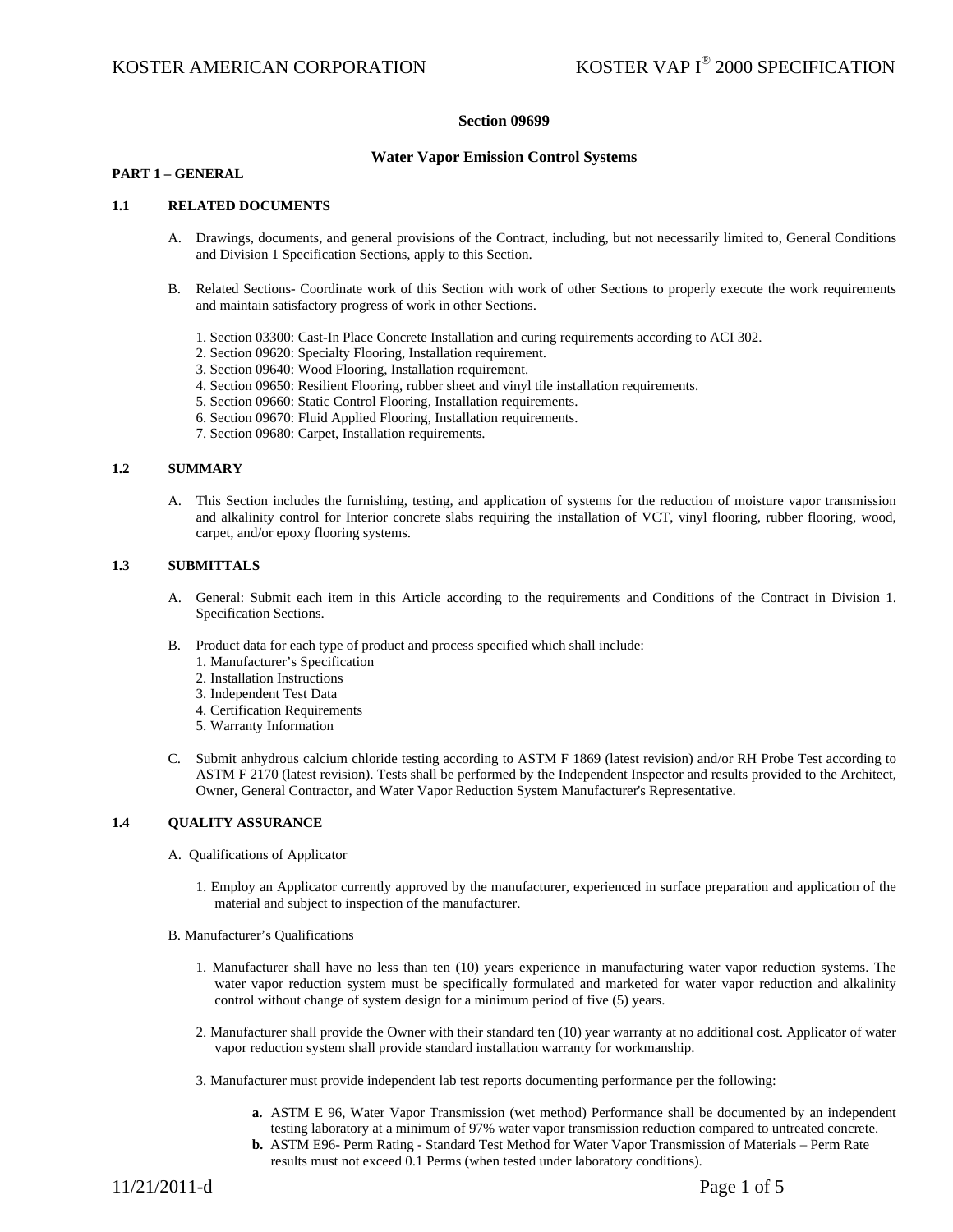- **c.** ASTM D 1308; Insensitivity to alkaline environment up to, and including, pH 14. A 14 day test is required with no degradation of sample reported.
- **d.** Certify acceptance and exposure to continuous topical water exposure after final cure.
- 4. Submit list of product use and performance history, for the same formulation and system design, listing reference sources for at least 3 projects dating back for a minimum of 5 years.

## **1.5 DELIVERY, STORAGE AND HANDLING**

- A. Deliver products to the job site in their original unopened containers, clearly labeled with the manufacturer's name and brand designation.
- B. Store products in an approved ventilated dry area; protect from dampness, freezing, and direct sun light. Product should not be stored in areas with temperatures in excess of 90° F or below 50° F.
- C. Handle product in a manner that will prevent breakage of containers and damage products.

### **1.6 PROJECT/SITE CONDITIONS**

#### **A. ENVIRONMENTAL CONDITIONS**

- 1. Do not apply moisture vapor reduction system to surfaces that may be exposed to excessive weather conditions (such as rain, wind, etc) until the material has fully cured, or when water is accumulated on the surface of the concrete. Protect freshly applied coating accordingly when material is applied outdoors.
- 2. Do not apply water vapor reduction system when temperature is lower than 50°F or expected to fall below this temperature within 24 hours from time of application.
- B. **PROTECTION**: Protect water vapor reduction system to prevent damage from active rain or topical water for a minimum period of 24 hours from time of application.

### **1.7 SCHEDULING**

- A. Before installation of VCT, sheet vinyl, rubber flooring, wood, carpet and/or epoxy flooring systems over the interior concrete slabs, anhydrous calcium chloride testing ASTM F 1869 (latest revision) and/or RH Probe Tests ASTM F 2170 shall be performed by the Independent Inspector as outlined In Article 3.1 below.
- B. The Independent Inspector will coordinate with the Owner scheduling water vapor reduction system testing and allowing enough time to test, submit and install the water vapor reduction system before installation of floor finish.
- C. The Independent Inspector will allow for as much time as is reasonable for the concrete slab to dry before installing anhydrous calcium chloride tests and/or RH Probe Tests. All mastics, glues, and/or contaminants shall be removed to provide a clean, sound, concrete substrate prior to installing anhydrous calcium chloride tests as per ASTM F 1869 (latest revision).
- D. The water vapor reduction system must allow installation as early as 7 days after concrete placement.

#### **PART 2 – PRODUCTS**

#### **2.1 MANUFACTURERS**

- A. Water vapor reduction system, which may be incorporated in the work, shall be the product of a single manufacturer, no substitutions. Manufacturer's offering approved products:
	- 1. KOSTER VAP I® 2000 System by KOSTER American Corporation; Corporate Headquarters: 2585 Aviator Drive, Virginia Beach, VA 23453 Phone: (757) 425-1206 – Fax: (757) 425-9951 Web address: www.kosterusa.com
- B. Terminology hereafter is based upon the products of KOSTER American Corporation.

## **2.2 MATERIALS**

A. General: Use materials of one manufacturer throughout the project as hereinafter specified.

1. System consists of one (1) coat of KOSTER VAP  $I^{\circledast}$  2000. The Owner shall specify a floor covering system and adhesive

11/21/2011-d Page 2 of 5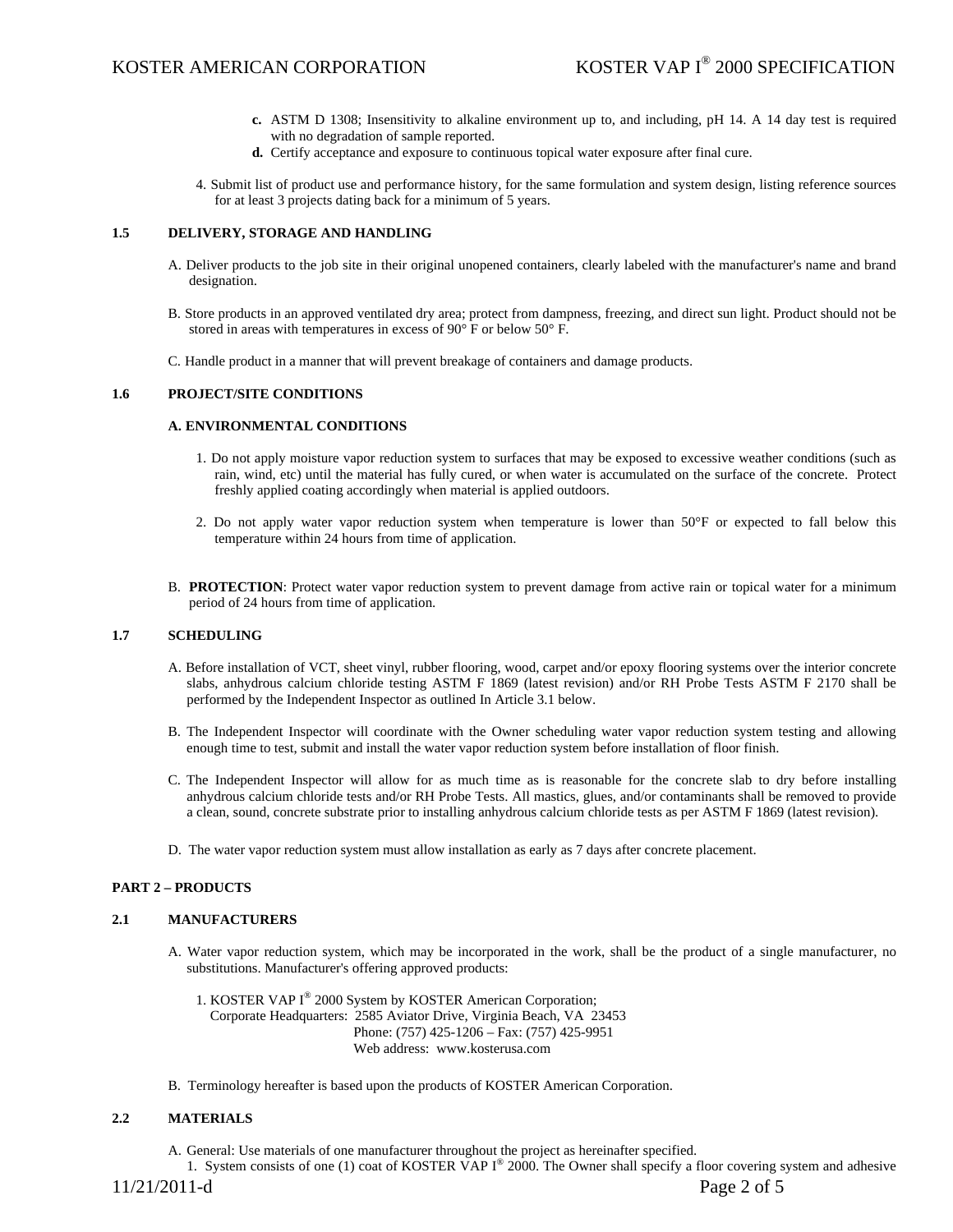having the ability to withstand water vapor transmission levels up to  $3\text{lbs}/1000 \text{ ft}^2/24 \text{ hr}$ . The water vapor reduction system shall be required to reduce water vapor emissions by a minimum of 97% after final cure, as well as alkalinity reduction to acceptable pH levels.

- B. 100% solids KOSTER VAP  $I^{\circledast}$  2000 epoxy coating, containing specifically formulated chemicals and resins to provide the following characteristics and properties in a one coat system. No multi-coat systems are allowed. System must contain 100% solid epoxy system.
	- 1. ASTM E 96, Water Vapor Transmission (wet method) Performance shall be documented by an independent testing laboratory at a minimum 97% for water vapor transmission reduction compared to untreated concrete.
	- 2. ASTM E 96 Permeance Rating product cannot exceed a 0.1 permeance rating (when tested under laboratory conditions).
	- 3. ASTM D 1308; Insensitivity to alkaline environment up to, and including, pH 14 in a bath test.
	- 4. Certify acceptance and exposure to continuous topical water exposure after final cure.
	- 5. Water Vapor reduction system shall be a single coat, stand alone system with no requirements for additional components such as sand broadcast for adhesion of flooring systems.
	- 6. System must reduce Calcium Chloride readings of up to  $25$ lbs/1000 ft $^2$ /24 hrs by 97% in one coat. System must be able to perform as required with RH Probe readings of 100%.
- C. KOSTER VAP  $I^{\circledast}$  06 Primer –(non-porous substrate primer)

## **2.3 AREA NOT REQUIRING VAPOR REDUCTION SYSTEM**

- A. Anhydrous calcium chloride testing and/or RH Probe Tests performed by the Independent Inspector for interior concrete slab areas receiving VCT, sheet vinyl, rubber flooring, wood, carpet, and or epoxy flooring systems will determine where this system may be required. Water vapor reduction system may be required on concrete floors with water vapor transmission level in excess of  $\hat{3}$  lbs/1000 ft<sup>2</sup>/24 hr or 5 lbs/1000 ft<sup>2</sup>/24 hr for some specific flooring systems (verify with flooring system manufacturer.) RH Probe Test results of 75% or higher requires the installation of the vapor reduction system.
- B. Water vapor reduction system is not required on interior concrete slabs without floor finishes.

## **PART 3 – EXECUTION**

## **3.1 EXAMINATION OF SUBSTRATE BEFORE APPLICATION**

A. Calcium Chloride and/or RH Probe test requirements:

- 1. Anhydrous calcium chloride testing shall be performed by the Independent Inspector as outlined in Section 01410 Quality Requirements.
- 2. Provide anhydrous calcium chloride tests according ASTM F 1869 (latest revision) protocols. Provide RH Probe Tests according to ASTM F 2170 protocols.
- 3. Only conduct calcium chloride tests at the same temperature and humidity expected during normal use. If this is not possible, then the test conditions should be  $75^{\circ}F$  +/-10°F and 50% (+/-10%) relative humidity. Maintain these conditions 48 hours prior to and during testing. Water vapor transmission levels are directly affected by ambient room temperature and readings conducted without a sustained ambient temperature are NOT acceptable.
- 4. The Independent Inspector shall provide test results with a marked up floor finish plan showing test results. The Independent Inspector shall provide a written clarification on status of the ambient air temperature and humidity before and during the testing procedures.
- B. Testing for contaminants that inhibit adhesion
	- 1. On existing slabs (primarily), testing for concrete deficiencies and contaminates such as un-reacted water-soluble silicates, chlorides, A.S.R. (alkali-silica reaction), oil contamination, etc. is strongly recommended by KOSTER to avoid bonding issues. These conditions may cause bonding concerns with all epoxy and finished floor coatings, including the KOSTER VAP  $I^{\circ}$  2000. This testing should be performed by the owner's independent testing agency using standard coring methods. Also, the history of the slab installation should be reviewed. Concrete should conform to ACI Committee 201 Report "Guide to Durable Concrete."
- C. Testing adhesion of the final flooring to the vapor barrier:
	- 1. The Independent Inspector shall verify proper adhesion of flooring adhesives, coatings, and leveling compounds to the final vapor reduction coating system for acceptability. Contact Manufacturer's Representatives for recommendations.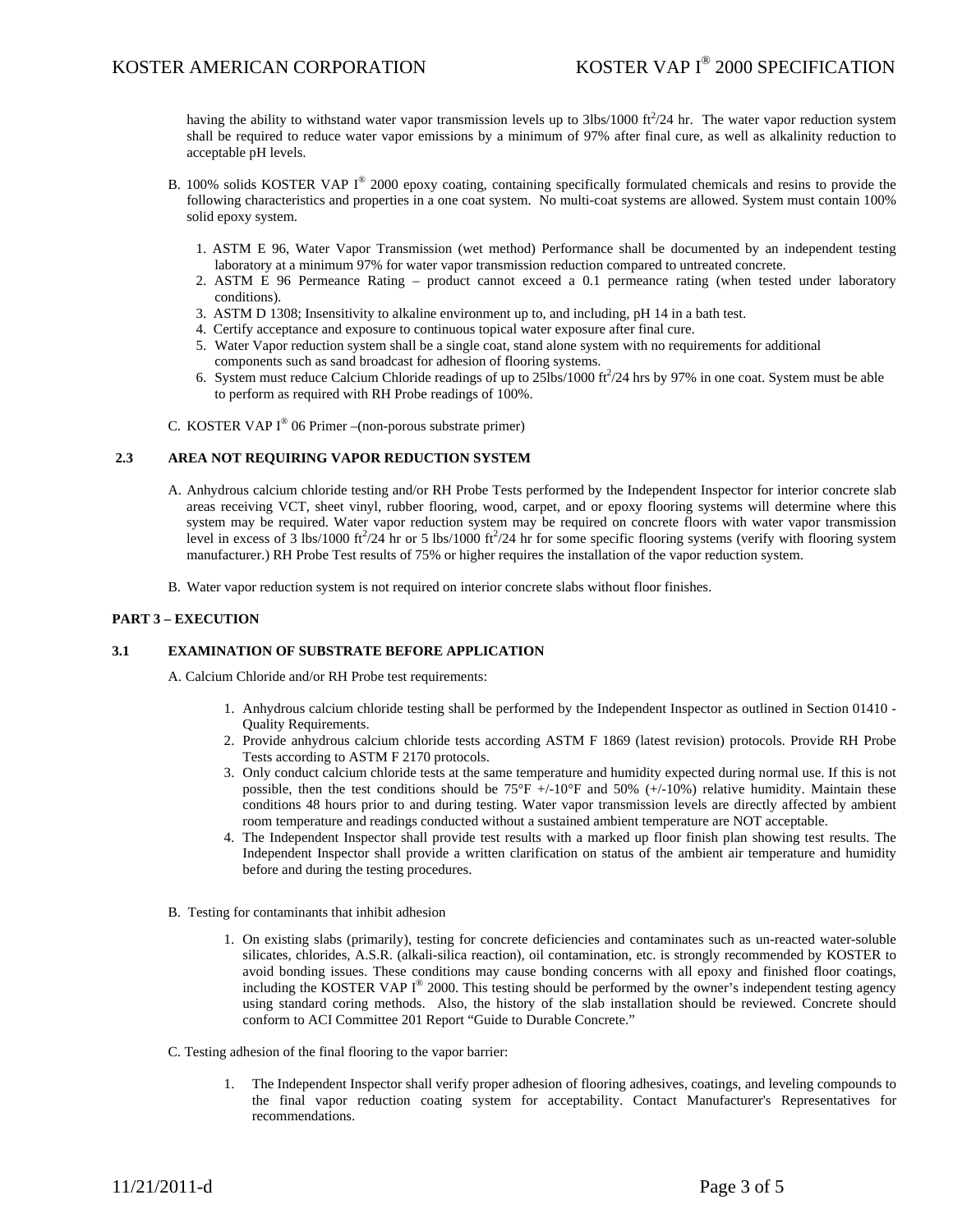## **3.2 PREPARATION**

- A. Inspect all surfaces with regard to their suitability to receive moisture vapor reduction system with manufacturer's representative.
- B. Clean all surfaces to receive moisture vapor reduction system. Shot blast all floors to a Concrete Surface Profile (CSP) #3 or #4 and clean surfaces with an industrial vacuum cleaner and remove all residues from the substrate. Grinding is allowed only in areas not accessible by shot blasting. Remove ALL defective materials, and foreign matter such as dust, adhesives, leveling compounds, paint, dirt, floor hardeners, bond breakers, oil, grease, curing agents, form release agents, efflorescence, laitance, shot blast beads, etc. Repair all cracks, expansion joints, control joints, and open surface honeycombs and fill in accordance with Manufacturer's recommendations. If concrete additives such as chlorides or any other water-soluble compounds that may contaminate surfaces have been used in the concrete mix do not use this product on that floor without written approval from KOSTER American Corporation. Reinforcing fibers that are visible after shot blasting must be removed and vacuumed leaving no fibers left on the concrete surfaces. **Provide an uncontaminated, sound surface. DO NOT ACID ETCH!**
- C. Repair concrete prior to moisture vapor reduction system installation by using KOSTER SB Bonding Emulsion with approved concrete repair materials. Comply with all requirements as listed in Manufacturer's technical data information. Consult with vapor reduction manufacturer.
- D. Ensure surfaces to be treated with moisture vapor reduction system have NOT previously been treated with other materials such as underlayments, screeds, penetrating sealants, silicates**,** etc. If this is the case, consult with the Manufacturer's Representative prior to any application of moisture vapor reduction system.
- E. Any testing for concrete deficiencies or contamination such as alkali silica reaction, unreacted silicates, organic residue, etc. is recommended and is the responsibility of the Building owner.
- F. Shot blast a small test area and review surface profile with the finished flooring applicator. As the KOSTER VAP I® 2000 is not a leveling material, make sure the flooring installer is aware that a feather finish or leveling material may be required to smoothen or level the surface of the KOSTER VAP I<sup>®</sup> 2000 treated concrete prior to the flooring installation.

### **3.3 MIXING**

- A. Use clean containers and mix thoroughly as per Manufacturer's requirements to obtain a homogeneous mixture. Use a low speed motor less than 400 rpm and a two bladed Jiffy-type mixing blade only. DO NOT AERATE. Mix ratios are measured by volume.
- B. KOSTER VAP I<sup>®</sup> 2000 Mix Ratio: Mix Component A and B at a ratio of 2.4:1 by volume.

### **3.4 APPLICATION**

# A. **KOSTER VAP I® 2000 System Application:**

The coverage rates for this Single Coat system depends on the surface profile and porosity of the concrete substrate as well as the measured level of moisture, from Section 3.1 Examination. On average, a coverage rate of 100-150  $\text{ft}^2/\text{gal}$ . may be expected. (See additional application instructions in KOSTER technical data sheets for specific coverage rates.)

## B. **After mixing, pour material on the substrate in a ribbon. Empty can completely.**

- C. Spread KOSTER VAP I® 2000 using a squeegee and back-roll with a 3/8 inch nap epoxy-rated roller leaving NO areas untreated.
- D. Allow to cure a minimum of 12 hours before installing flooring system.
- E. After shot blasting and installation of the KOSTER VAP I<sup>®</sup> 2000 vapor reduction system, a self-leveling cementitious underlayment system or patching compound may be used in conjunction with the KOSTER VAP  $I^{\circledast}$  06 Primer (if required by the Owner, floor covering installer, or floor covering manufacturer to smoothen or level surfaces). Never apply KOSTER VAP I® 2000 over any new or existing cementitious underlayment system (especially if it is **calcium sulfate based**)**,** unless approved in writing by the KOSTER American Technical Staff, (**no exceptions**).
- F. When water based adhesives are used in the floor covering installation, use an approved underlayment system together with a non-porous substrate primer prior to the installation of the flooring system. Please consult the adhesive manufacturer for their minimum recommended thickness of cementitious underlayment to absorb excess moisture in the adhesive. Note: this applies only to certain water based adhesives. Most adhesives will bond directly to the KOSTER VAP I® 2000. Consult with KOSTER American Corporation for general guidelines.